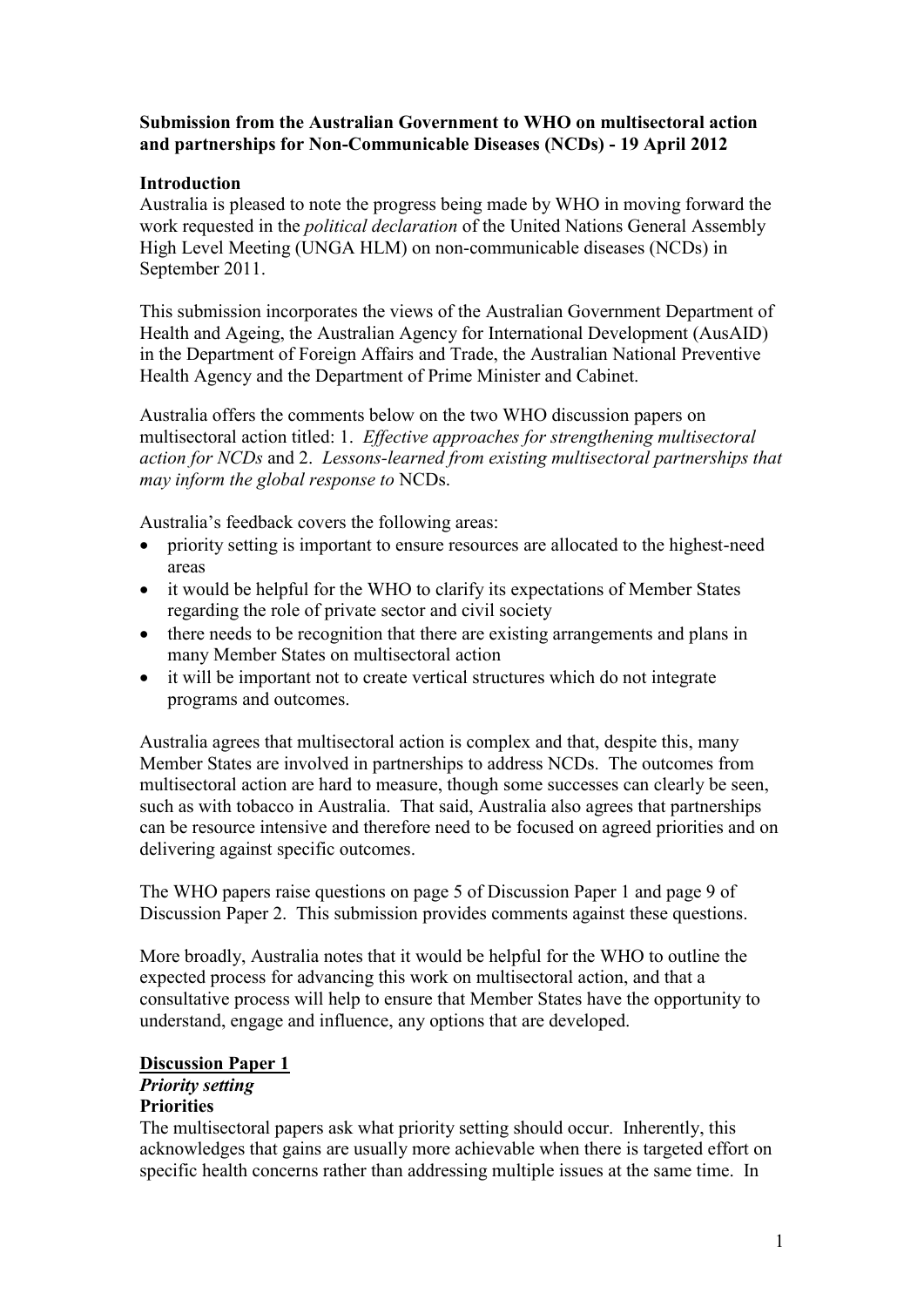setting priorities, recognition needs to be given to the different approaches to public health within countries.

The papers emphasise the extent of cross-sectoral contribution to NCD risk factors, however, they may unintentionally make the issues look very complex, and do not recognise that much action is already underway. The papers would benefit from consideration of the need to prioritise cross-sectoral action on the issues where there is evidence of the potential effectiveness of interventions, and that these top priorities may be different in different countries.

# *Issue 1: Achieving whole of government action* **Multisectoral action in Australia**

The WHO papers acknowledge that many countries already have in place multisectoral action, and Australia is pursuing this approach. For example, there are a number of National Partnerships in place between the Australian government and the eight states and territories which define funding arrangements with specified frameworks for monitoring progress, that span a number of sectors such as:

- National Partnership Agreement on Preventive Health which aims to address the rising prevalence of lifestyle-related chronic diseases by implementing programs and activities that promote healthy living, particularly in workplaces, educational settings and communities.
- National Partnership Agreement on Closing the Gap in Indigenous Health Outcomes which aims to improve health life expectancy and reduce child mortality through efforts in housing, education, employment as well as in health care settings.
- National Partnership Agreement on Indigenous Early Childhood Development provides funding for early childhood education and mothers' and babies' programs to improve the outcomes for Indigenous children in their early years. This partnership also aims to provide improvements to the current programs through quality early learning, child care, parent and family support.

Other examples include:

- On tobacco, the Australian Government has employed a number of policy levers across sectors to reduce the number of people taking up smoking and to assist those already smoking to quit including legislation on advertising, social marketing campaigns, subsidising of drugs and increasing taxation on tobacco products.
- Partnerships between the Australian Government and industry in areas such as food and alcohol policy.
- The Australian Government has a national urban planning policy which aims to promote active public transport across most of Australia's capital cities. For example, establishing networks of bicycle paths.

(Detail is provided in Attachment 1.)

The examples described are just some of the activity that is occurring, and are not comprehensive. In any document calling for activity on multisectoral approaches, it would be useful to recognise the breadth and depth of work that is already occurring in Member States.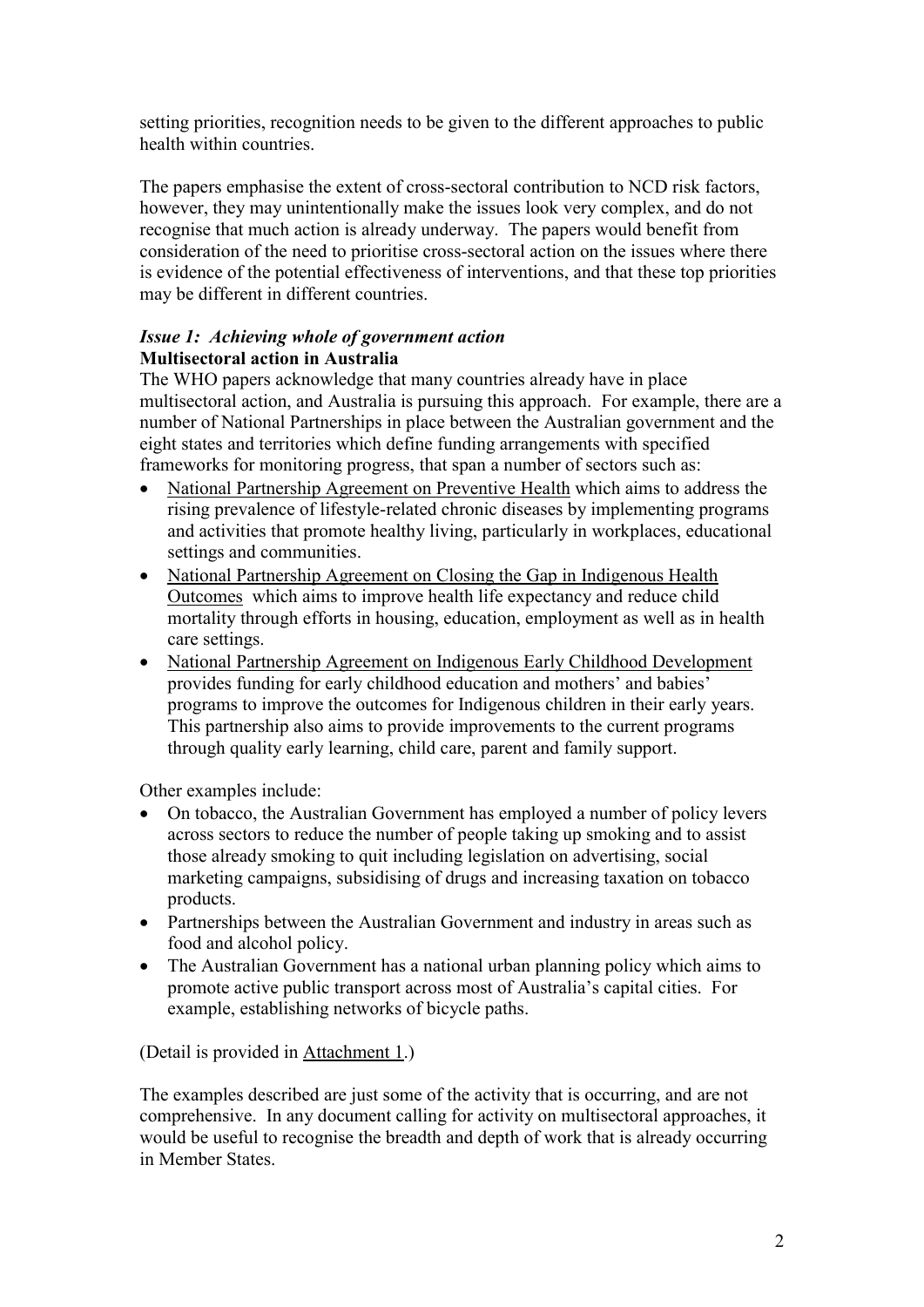# *Issue 2: Political leadership* **Governance arrangements**

## **For Member States**

The multisectoral papers call for action from governments through developing national plans, establishing cross-ministry NCD working groups, undertaking health impact assessments, introducing innovative financing instruments for NCDs and a number of other governance techniques.

Some Member States already have a variety of these governance arrangements in place. Such governance arrangements generally develop over a long period of time and evolve as a result of country-specific factors. It may not be necessary to introduce new governance, but rather recognise opportunities to focus existing structures on cross-sectoral approaches where appropriate.

Australia requests that any future work acknowledge such governance arrangements and that they have evolved as a result of factors specific to individual country's needs.

# **For Civil Society and the Private Sector**

As noted above, the Australia Government is involved in partnerships with the private sector in a number of areas including food and alcohol policy. These partnerships create an enabling environment where change which promotes healthy living is encouraged. These types of partnerships have produced useful outcomes and should continue to be fostered.

The role of the WHO versus Member States to facilitate/drive/resource the proposed actions directed at civil society and the private sector needs to be clarified in further documents on this issue.

## *Issues 3, 5 and 6: Stewardship, workforce, access to medicines and diagnostics* All these issues are receiving ongoing attention as part of managing the Australian health system. In particular:

- The Australian government has well developed guidelines and protocols for engaging with stakeholders;
- The Australian Government's financing strategies are reviewed frequently to ensure that funding is sustainable and focused on cost effective purchases;
- health workforce issues are considered across government, with engagement of the employment and education sectors; and
- the underlying principle for access to medicines and diagnostics is that they are affordable for all Australians which is assisted through strategies such as higher subsidies for people on lower incomes.

# *Issue 4: Sustainable financing for addressing NCDs – proposed actions for Member States*

The first dot point on page 17 proposes that Member States commit to implementing WHO thresholds for tobacco excise taxation (70 per cent of retail price) and consider allocating a proportion of such taxes for NCDs and for health. The dot point is not supported as currently drafted.

The first aspect of the dot point is not supported as it exceeds the Framework Convention on Tobacco Control (FCTC) Parties' obligations under Article 6 of the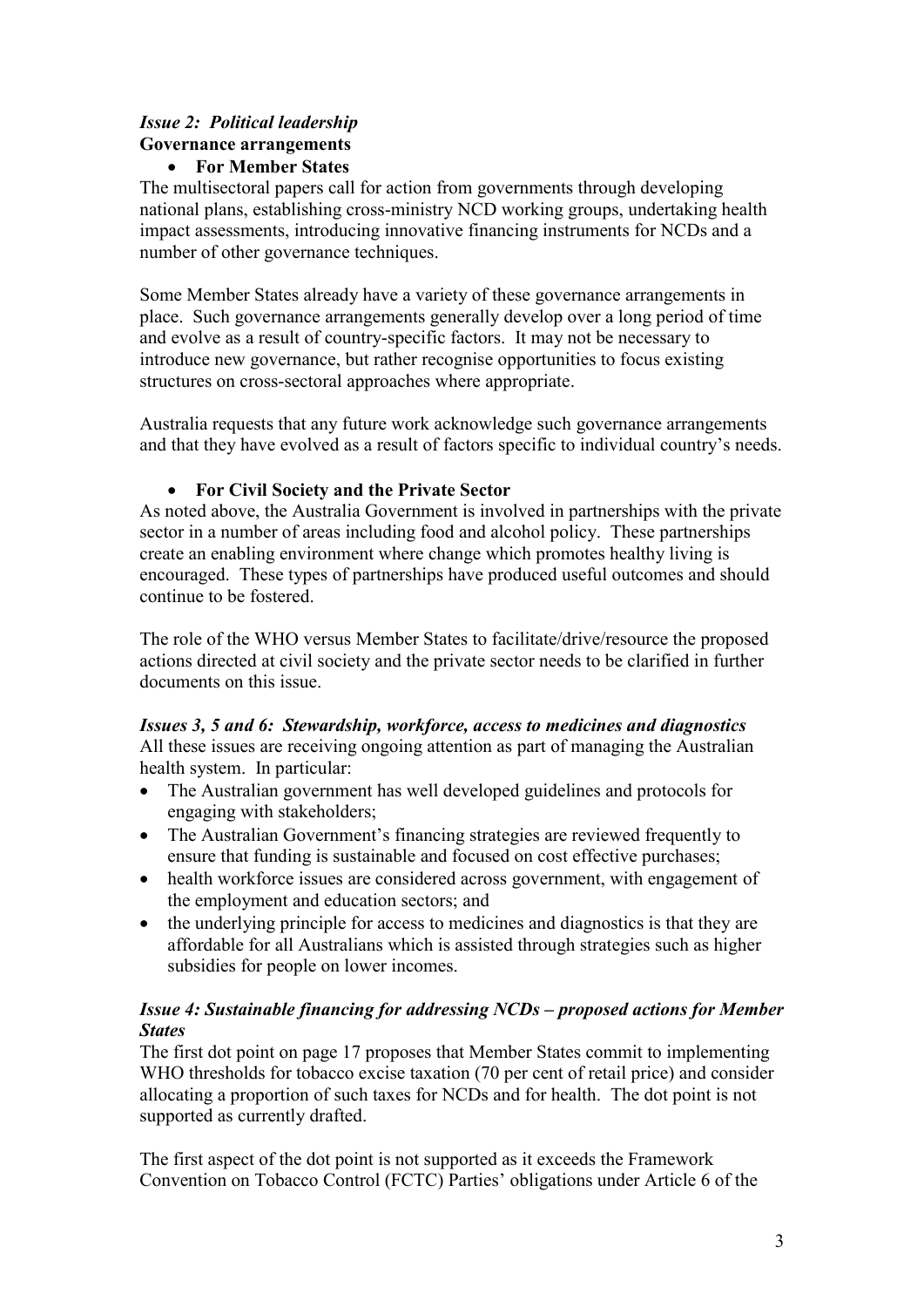FCTC. Broadly, Article 6 states that, 'without prejudice to the sovereign right of the Parties to determine and establish their taxation policies', Parties should adopt measures 'that may include' tax policies aimed at reducing tobacco consumption. A more acceptable formulation would be for the dot point to propose Member States *consider* implementing WHO thresholds.

The second aspect of the first dot point is not supported, as earmarking a proportion of tax for NCDs or health may not be appropriate or effective in many countries. A more acceptable formulation would be for the dot point to state that parties should consider allocating revenue generated from tobacco taxation for public health purposes.

Australia believes that the second dot point should not go beyond its current formulation where it states that countries should 'consider allocating' a proportion of tobacco tax revenue to an international tobacco solidarity fund.

## *Issue 7: Promote development and use of impact assessment methods to monitor and evaluate multisectoral action*

#### **Assessment of multisectoral action**

Assessment of multisectoral action can occur at a number of stages including:

- before a program is implemented to determine if it should be introduced;
- while the program is in place to determine if it should be altered (formative evaluation); and
- when the program is reaching an end to determine if it should be continued/changed (summative evaluation).

Multisectoral work, such as that implemented through the partnership agreements, has involved large investments by the federal and state/territory governments. Thus, significant efforts were in place at each stage of the agreements. For example, strong monitoring frameworks exist for these agreements including multiple performance benchmarks and indicators to check that they are on-track for delivering on their intended outcomes.

Evaluations of the agreements are planned. Such evaluations are complex for a number of reasons:

- It can be difficult to identify causal links between a program's initiatives and its outcomes.
- Techniques for assessing the effectiveness of the processes are not well developed and do not have a common metric.
- It can be difficult to disaggregate the effect of an individual initiative when a suite of initiatives have been implemented.
- Valid and reliable data collections are not always readily available in some areas.

Health Impact Assessments (HIA) are a means of assessing the health impacts of policies, plans and projects in diverse economic sectors using quantitative, qualitative and participatory techniques. HIAs are a useful tool, however, they can be expensive and time consuming, thereby imposing a heavy administrative burden on government/industry.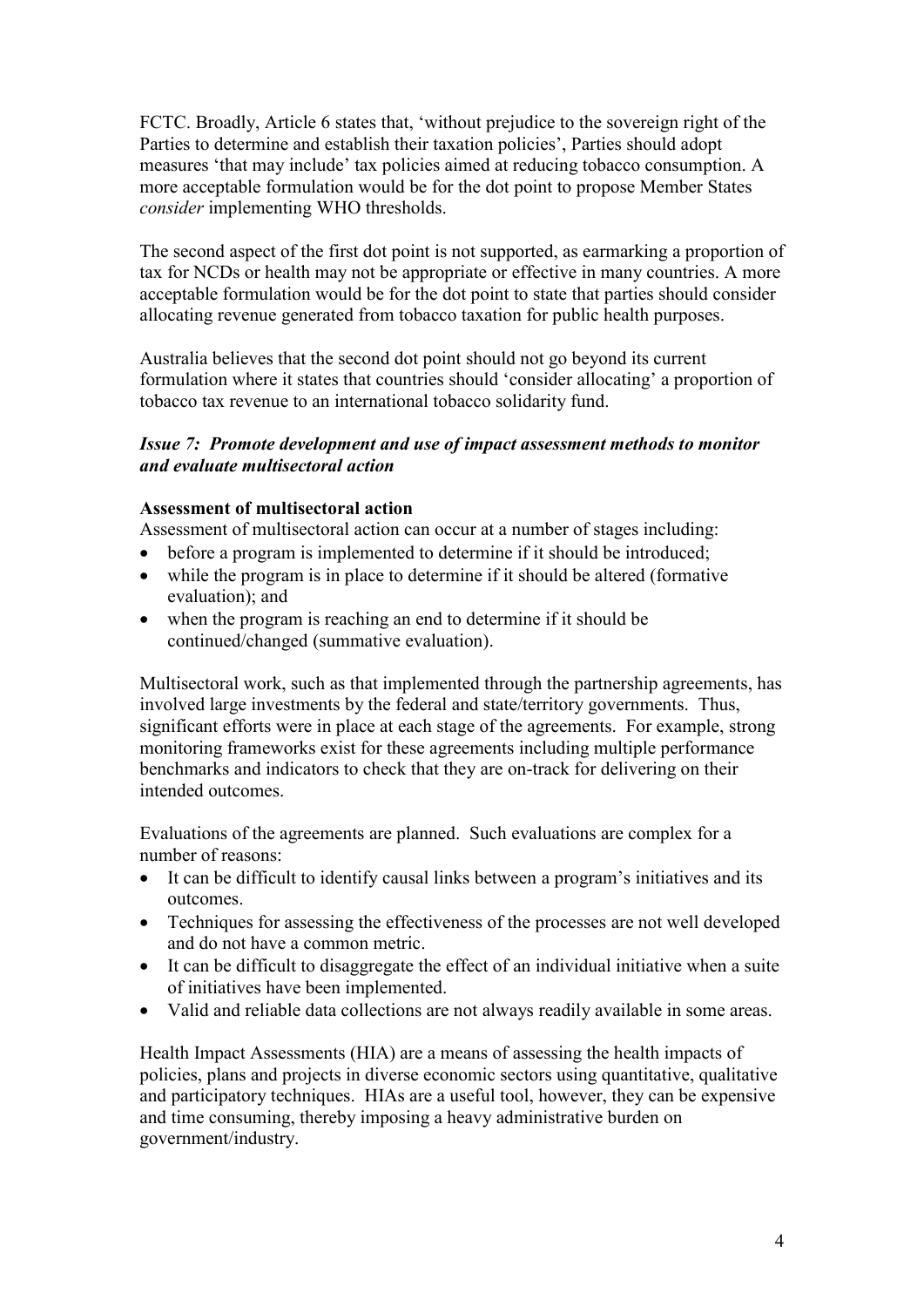HIAs are not the only technique for assessing health impacts. For example, Social Return on Investment is a principles-based method for measuring extra-financial value (i.e., environmental and social value not currently reflected in conventional financial accounts) relative to resources invested. It can be used to evaluate the impact of policy on stakeholders, identify ways to improve performance, and enhance the performance of investments.

For these reasons, Australia would request that further consideration be given to the issue of assessments of health impacts of policies including around appropriate priority setting mechanisms to assist in determining when such assessments would be of value, i.e. ensuring the cost and administrative impost are not too burdensome.

#### **Discussion Paper 2**

### *Global response*

## *a) What gaps and challenges should global partnerships target as priorities?*

In identifying priorities, recognition needs to be given to the different approaches to public health and the prioritisation of issues that can occur within countries. As noted earlier, gains are usually more achievable when there is targeted effort on specific health concerns rather than addressing multiple issues at the same time. Thus, priorities will legitimately differ across nations.

As noted above, the Australia Government is involved in partnerships with the private sector in areas such as food and alcohol policy. These partnerships have yielded substantial benefits by changing, for example, food formulations to healthier alternatives. These types of partnerships should continue to be fostered. Thus, defining an appropriate role for the private sector is an important objective. Strengthening civil society, especially in developing countries is also important.

Given the WHO has limited mechanisms to change behaviours for the private sector and civil society, there would appear to be an expectation that this would occur through government action. It would be helpful for the WHO to clarify its expectations in this area.

## *b) What form should these partnerships take to optimise effectiveness, to overcome the fragmentation that has historically characterized the global response to NCDs, and to manage potential conflicts of interest?*

Australia maintains the position that no new health architecture should be established in the response to NCDs. The global response to NCDs, including any strengthening and facilitating multisectoral action through partnership, should work within the existing health aid architecture and focus on strengthening health systems as a whole rather than establishing new vertical approaches.

Australia agrees with the need to ensure a positive impact on national health systems and avoiding fragmentation, vertical approaches and overburdening of health systems in the global response to NCDs. Australia will work to keep the NCD global agenda focused on cost-effective prevention in low-income settings and encourage stakeholder accountability through representation at global and regional meetings.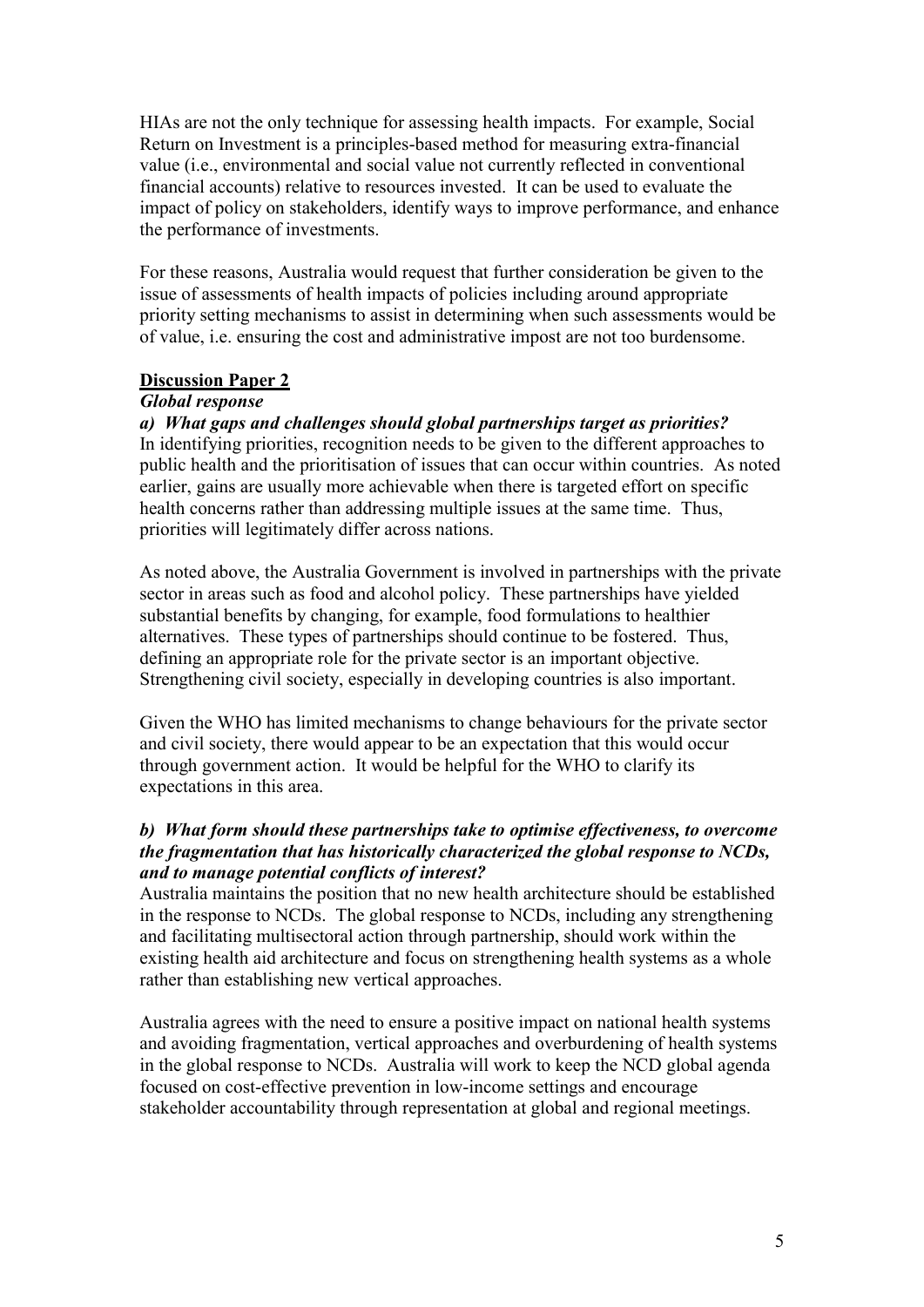## *c) What should the role of the WHO be in convening, coordinating and supporting new global partnerships?*

Australia supports the WHO as the lead UN specialised agency for health and, in that capacity, the WHO should convene, coordinate and support the global NCD response. Australia agrees that while the NCD challenge requires new ways of thinking and enhanced collaboration, this should be achieved within existing health architecture and the WHO, with its mandate for all people to achieve the highest attainment of health, is the most appropriate body to do this.

#### *National Response – examples which could be replicated in other countries* As noted, Australia is currently pursuing a number of multisectoral actions to address NCDs. More detail on the actions is provided in Attachment 1.

Australia agrees with the WHO approach of using multiple policy levers to target priority issues as well as involving multiple sectors. While particular strategies have worked in Australia at a point in time, countries face differing circumstances and only broad guidance would be able to be developed which would be applicable across countries. As noted above, in drawing out the lessons on multisectoral action across countries, the WHO should reflect on the need to prioritise cross-sectoral action on the issues where there is the most clear and strong causal relationship, and that these top priorities may be different in different countries.

### **Consultation process to gain understanding and support for multisectoral policies**

Australia notes that the multisectoral papers have been developed as a tool to stimulate debate by Member States around multisectoral action. Given the complexity around this area, Australia would welcome a process which involves a highly consultative approach to ensure that Member States have the opportunity understand, engage and influence the outcomes any resolutions. Thus, it may be too early for highly specific options to be considered and agreed to at the World Health Assembly in May 2012.

## **Summary**

Australia welcomes the progress the WHO is making on multisectoral action. It notes that such action will need to account for country-specific factors. Australia further notes that a consultative process will achieve good engagement across Member States.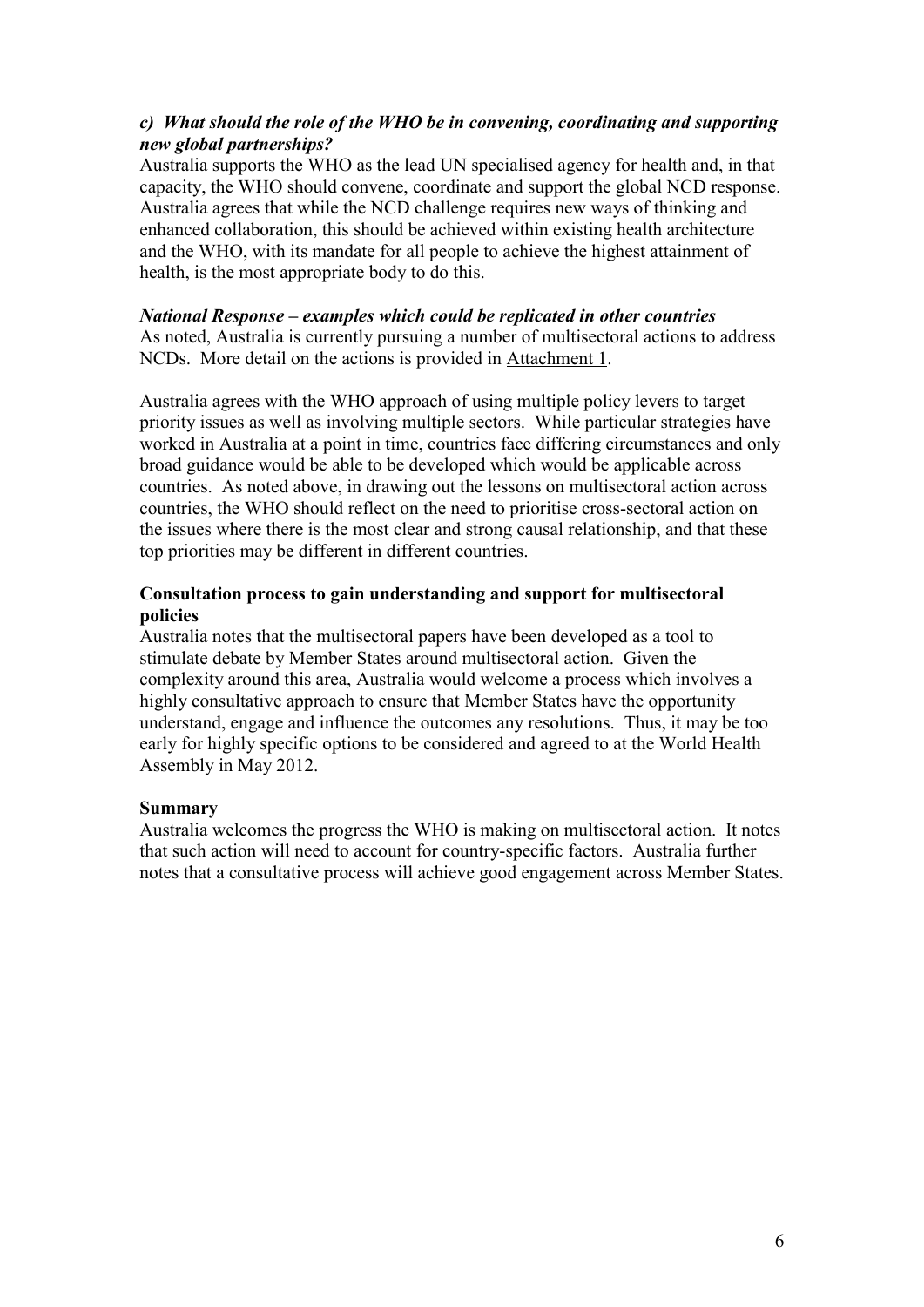# **Multisectoral Action in Australia**

Multisectoral arrangements to address NCDs have been a feature of the Australian health system over many years. Multisectoral action to improving health outcomes occurs in a number of ways in Australia including with interaction occurring:

- across various federal government departments
- across various levels of government (federal, state/territory and local government)
- between the public and private sectors.

Through a multisectoral approach, the Australian Government has implemented a range of programs and activities that promote healthy outcomes in the daily lives of Australians through non-health settings, such as communities, early childhood education and care environments, schools and workplaces.

Examples of these include:

- National Partnership Agreement on Preventive Health, which aims to address the rising prevalence of lifestyle related chronic diseases by implementing programs and activities that promote healthy living. This is an agreement between the federal and state/territory governments which has initiatives for improving the health of children, workers and communities by:
	- o funding states/territories/other organisations to deliver programs;
	- o developing partnerships with industry and NGOs to encourage changes in practices;
	- o raising awareness of public health issues through social marketing campaigns; and
	- o developing 'enablers' such as surveys, research, a workforce strategy and a preventive health agency to provide assistance to all sectors to promote health and reduce health risk and inequalities in the Australian community.
- National Partnership Agreement on Closing the Gap in Indigenous Health Outcomes, which aims to improve access for Indigenous Australians to effective health care services essential to improving health and life expectancy and reducing child mortality. This is an agreement between federal and state/territory governments which focuses not only on preventive, primary and hospital care but also on:
	- o workforce strategies to improve the cultural security of services by increasing Indigenous participation in health care training and the workforce;
	- o and by expanding diversionary activities within the juvenile justice system; and
	- o improving service delivery coordination for families that have a high level of contact with child protection, juvenile justice and housing services.
- National Partnership Agreement on Indigenous Early Childhood Development, which provides funding for early childhood education and mothers' and babies' programs to improve the outcomes for Indigenous children in their early years. This is an agreement between the federal and state/territory governments which aims to provide:
	- o expanded children and family centres in areas with high Indigenous populations;